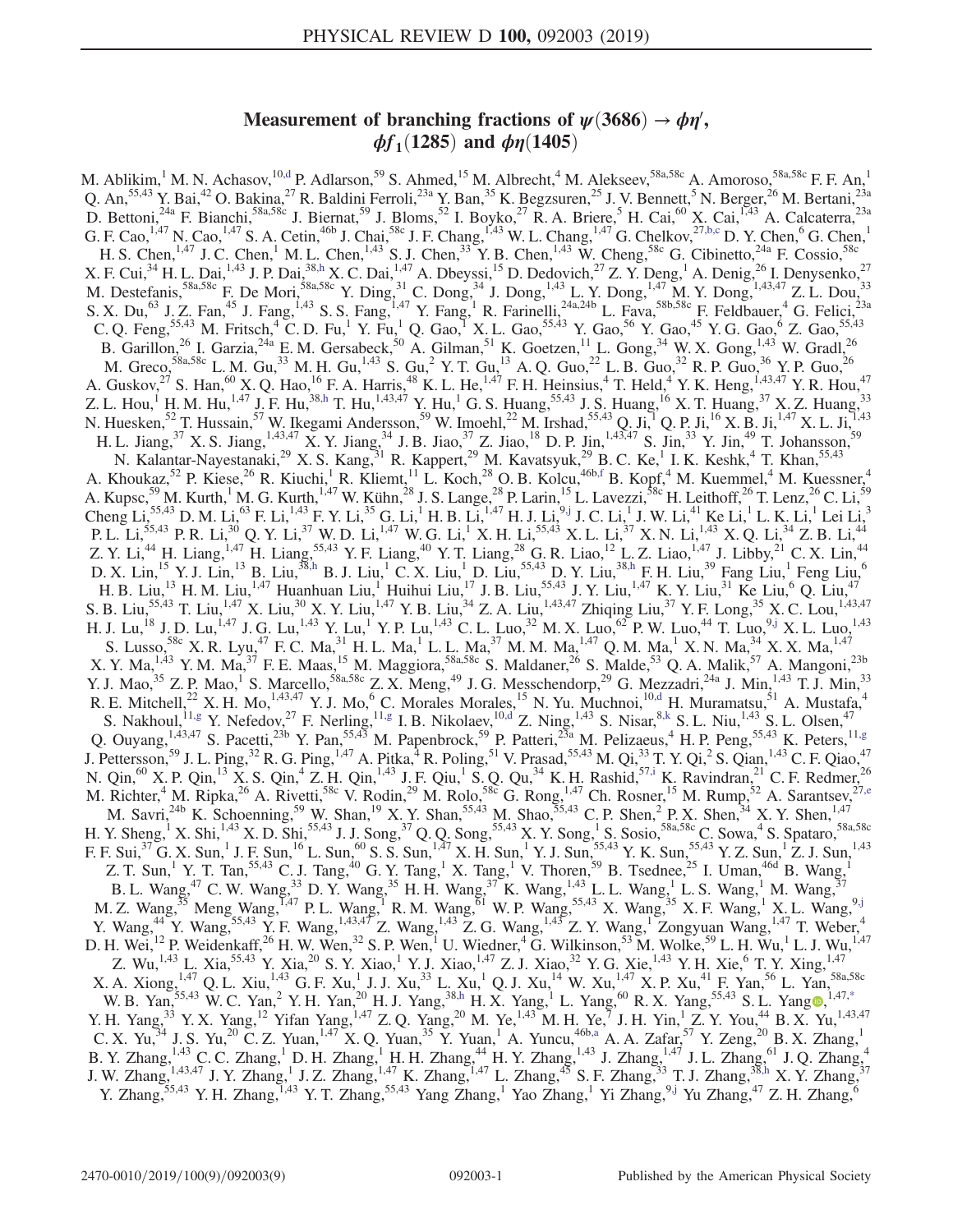Z. P. Zhang,  $^{55}$  Z. Y. Zhang,  $^{60}$  G. Zhao,  $^1$  J. W. Zhao,  $^{1,43}$  J. Y. Zhao,  $^{1,47}$  J. Z. Zhao,  $^{1,43}$  Lei Zhao,  $^{55,43}$  Ling Zhao,  $^1$  M. G. Zhao,  $^{34}$ Q. Zhao,<sup>1</sup> S. J. Zhao,<sup>63</sup> T. C. Zhao,<sup>1</sup> Y. B. Zhao,<sup>1,43</sup> Z. G. Zhao,<sup>55,43</sup> A. Zhemchugov,<sup>27[,b](#page-2-1)</sup> B. Zheng,<sup>56</sup> J. P. Zheng,<sup>1,43</sup> Y. Zheng,<sup>35</sup> Y. H. Zheng,<sup>47</sup> B. Zhong,<sup>32</sup> L. Zhou,<sup>1,43</sup> L. P. Zhou,<sup>1,47</sup> Q. Zhou,<sup>1,47</sup> X. Zhou,<sup>60</sup> X. K. Zhou,<sup>47</sup> X. R. Zhou,<sup>55,43</sup>  $X$ iaoyu Zhou, $^{20}$  Xu Zhou, $^{20}$  A. N. Zhu, $^{1,47}$  J. Zhu, $^{34}$  J. Zhu, $^{44}$  K. Zhu, $^{1}$  K. J. Zhu, $^{1,43,47}$  S. H. Zhu, $^{54}$  W. J. Zhu, $^{34}$  X. L. Zhu, $^{45}$ Y. C. Zhu,<sup>55,43</sup> Y. S. Zhu,<sup>1,47</sup> Z. A. Zhu,<sup>1,47</sup> J. Zhuang,<sup>1,43</sup> B. S. Zou,<sup>1</sup> and J. H. Zou<sup>1</sup>

(BESIII Collaboration)

<sup>1</sup>Institute of High Energy Physics, Beijing 100049, People's Republic of China  $\frac{2 \text{Poibana}}{2}$  ${}^{2}$ Beihang University, Beijing 100191, People's Republic of China  ${}^{3}$ Beijing Institute of Petrochemical Technology, Beijing 102617, People's Republic of China  $B$ ochum Ruhr-University, D-44780 Bochum, Germany  ${}^{5}$ Carnegie Mellon University, Pittsburgh, Pennsylvania 15213, USA  ${}^{6}$ Central China Normal University, Wuhan 430079, People's Republic of China <sup>7</sup>China Center of Advanced Science and Technology, Beijing 100190, People's Republic of China COMSATS University Islamabad, Lahore Campus, Defence Road,  $^{9}$ Fudan University, Shanghai 200443, People's Republic of China <sup>10</sup>G.I. Budker Institute of Nuclear Physics SB RAS (BINP), Novosibirsk 630090, Russia <sup>11</sup>GSI Helmholtzcentre for Heavy Ion Research GmbH, D-64291 Darmstadt, Germany <sup>11</sup>GSI Helmholtzcentre for Heavy Ion Research GmbH, D-64291 Darmstadt, Germany<br><sup>12</sup>Guangxi Normal University, Guilin 541004, People's Republic of China<br><sup>13</sup>Guangxi University, Nanning 530004, People's Republic of China<br><sup></sup>  $^{23a}$ INFN Laboratori Nazionali di Frascati, I-00044 Frascati, Italy<br> $^{23b}$ INFN and University of Perugia, I-06100 Perugia, Italy  $\frac{^{24a}NFN}{^{24b}University}$  of Ferrara, I-44122 Ferrara, Italy  $\frac{^{24b}University}$  of Ferrara, I-44122 Ferrara, Italy <sup>25</sup>Institute of Physics and Technology, Peace Ave. 54B, Ulaanbaatar 13330, Mongolia<br><sup>26</sup>Johannes Gutenberg University of Mainz, Johann-Joachim-Becher-Weg 45, D-55099 Mainz, Germany<br><sup>27</sup>Joint Institute for Nuclear Researc Heinrich-Buff-Ring 16, D-35392 Giessen, Germany<br>
<sup>29</sup>KVI-CART, University of Groningen, NL-9747 AA Groningen, The Netherlands<br>
<sup>31</sup>Liaoning University, Lanzhou 730000, People's Republic of China<br>
<sup>31</sup>Liaoning University, S Beijing 100049, Hefei 230026, People's Republic of China<br><sup>44</sup>Sun Yat-Sen University, Guangzhou 510275, People's Republic of China<br><sup>45</sup>Tsinghua University, Beijing 100084, People's Republic of China<br><sup>45</sup>Ankara University, 0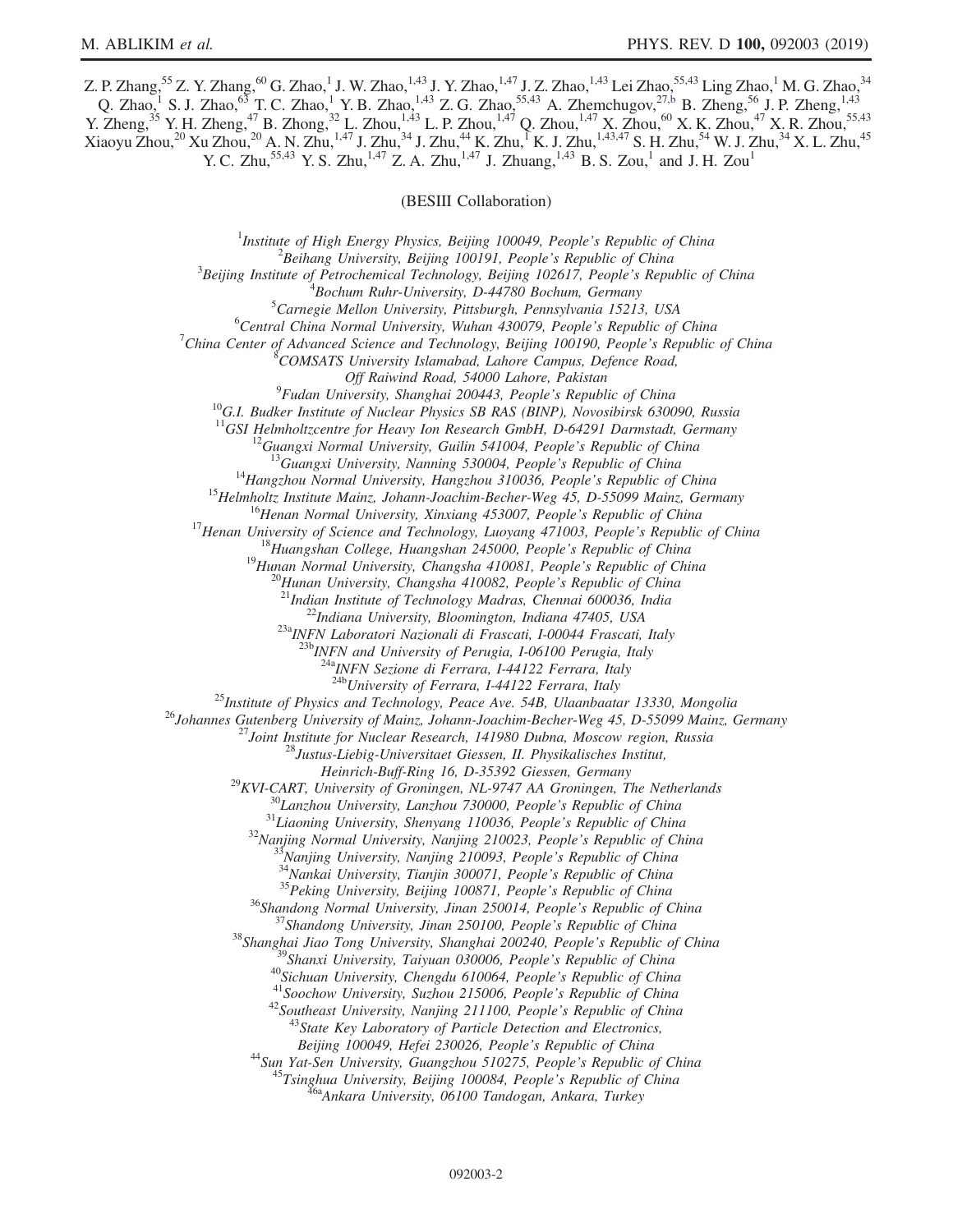$\begin{array}{c} \begin{array}{c} \text{46b}\text{Istantbul Bilgi University, 34060 Eyup, Istanbul, Turkey}\\ \text{46c}\text{Uludag University, 16059 Bursa, Turkey}\\ \text{47\text{University of Chinese Academy of Sciences, Berlin 10, Turkey}\\ \text{48c}\text{Wear East University, Nicolas, North Cyprus, March 10, Turkey}\\ \text{48d}\text{University of Chinese Academy of Sciences, Beijing 100049, People's Republic of China}\\ \text{49\text{University of Hawaii, Honolulu, Hawaii 96822, USA}\\ \text{49\text{University of Minnesota, Minenzola, Manchester} \\ \text{50d}\text{University of Minnesota, Minenzola, 5$ <sup>60</sup>Wuhan University, Wuhan 430072, People's Republic of China<br><sup>61</sup>Xinyang Normal University, Xinyang 464000, People's Republic of China<br><sup>62</sup>Zhejiang University, Hangzhou 310027, People's Republic of China<br><sup>63</sup>Zhengzhou U

(Received 3 June 2019; published 11 November 2019)

Using a sample of  $448.1 \times 10^6 \psi(3686)$  events collected with the BESIII detector, we perform a study of the decay  $\psi(3686) \to \phi \pi^+ \pi^- \eta$ . The branching fraction of  $\psi(3686) \to \phi \eta'$  is determined to be  $(1.51 \pm 0.16 \pm 0.12) \times 10^{-5}$ , which is consistent with the previous measurement but with significantly improved precision. The resonances  $f_1(1285)$  and  $\eta(1405)$  are clearly observed in the  $\pi^+\pi^-\eta$ mass spectrum with statistical significances of  $18\sigma$  and  $9.7\sigma$ , respectively. The corresponding product branching fractions are measured to be  $\mathcal{B}(\psi(3686) \to \phi f_1(1285), f_1(1285) \to \pi^+\pi^-\eta) = (1.03 \pm 0.10 \pm 0.10 \pm 0.10 \pm 0.10 \pm 0.10 \pm 0.10 \pm 0.10 \pm 0.10 \pm 0.10 \pm 0.10 \pm 0.10 \pm 0.10 \pm 0.10 \pm 0.10 \pm 0.10 \pm 0.10 \pm 0.10 \pm 0.10 \pm$  $(0.09) \times 10^{-5}$  and  $\mathcal{B}(\psi(3686) \to \phi \eta(1405), \eta(1405) \to \pi^+ \pi^- \eta) = (8.46 \pm 1.37 \pm 0.92) \times 10^{-6}$ . These results are used to test the perturbative QCD "12% rule."

DOI: [10.1103/PhysRevD.100.092003](https://doi.org/10.1103/PhysRevD.100.092003)

## I. INTRODUCTION

In the quark model, if the vector-meson nonet is ideally mixed, then the  $\phi$  contains only strange quarks and the  $\omega$  contains only up and down quarks. This assumption can be used as a "flavor filter" for the determination of the quark content of various resonant structures by observing their production in  $J/\psi$  or  $\psi(3686)$  decays in association with a  $\phi$  or an  $\omega$ .

<span id="page-2-9"></span>[\\*](#page-0-0) yangsl@ihep.ac.cn

<span id="page-2-7"></span><sup>1</sup>Also at Government College Women University, Sialkot—51310. Pun[j](#page-0-9)ab, Pakistan.

<span id="page-2-4"></span>Also at Key Laboratory of Nuclear Physics and Ion-beam Application (MOE) and Institute of Modern Physics, Fudan University, Shanghai 200443, People's Republic of China.

<span id="page-2-6"></span>Also at Harvard University, Department of Physics, Cambridge, MA 02138, USA.

Published by the American Physical Society under the terms of the [Creative Commons Attribution 4.0 International](https://creativecommons.org/licenses/by/4.0/) license. Further distribution of this work must maintain attribution to the author(s) and the published article's title, journal citation, and DOI. Funded by  $SCOAP<sup>3</sup>$ .

<span id="page-2-10"></span>Also [a](#page-0-1)t Bogazici University, 34342 Istanbul, Turkey.

<span id="page-2-1"></span><sup>&</sup>lt;sup>[b](#page-0-2)</sup>Also at the Moscow Institute of Physics and Technology, Moscow 141700, Russia.

c Also at the Functional Electronics Laboratory, Tomsk State University, Tomsk 634050, Russia.

<span id="page-2-0"></span><sup>&</sup>lt;sup>[d](#page-0-3)</sup>Also at the Novosibirsk State University, Novosibirsk 630090, Russia.

<span id="page-2-8"></span><sup>&</sup>lt;sup>[e](#page-0-4)</sup>Also at the NRC "Kurchatov Institute", PNPI, 188300 Gatchina, Russia.

<span id="page-2-3"></span>Also at Istanbul Arel University, 34295 Istanbul, Turkey.

<span id="page-2-5"></span>[g](#page-0-6) Also at Goethe University Frankfurt, 60323 Frankfurt am Main, Germany.

<span id="page-2-2"></span>[h](#page-0-7) Also at Key Laboratory for Particle Physics, Astrophysics and Cosmology, Ministry of Education; Shanghai Key Laboratory for Part[i](#page-0-8)cle Physics and Cosmology; Institute of Nuclear and Particle Physics, Shanghai 200240, People's Republic of China.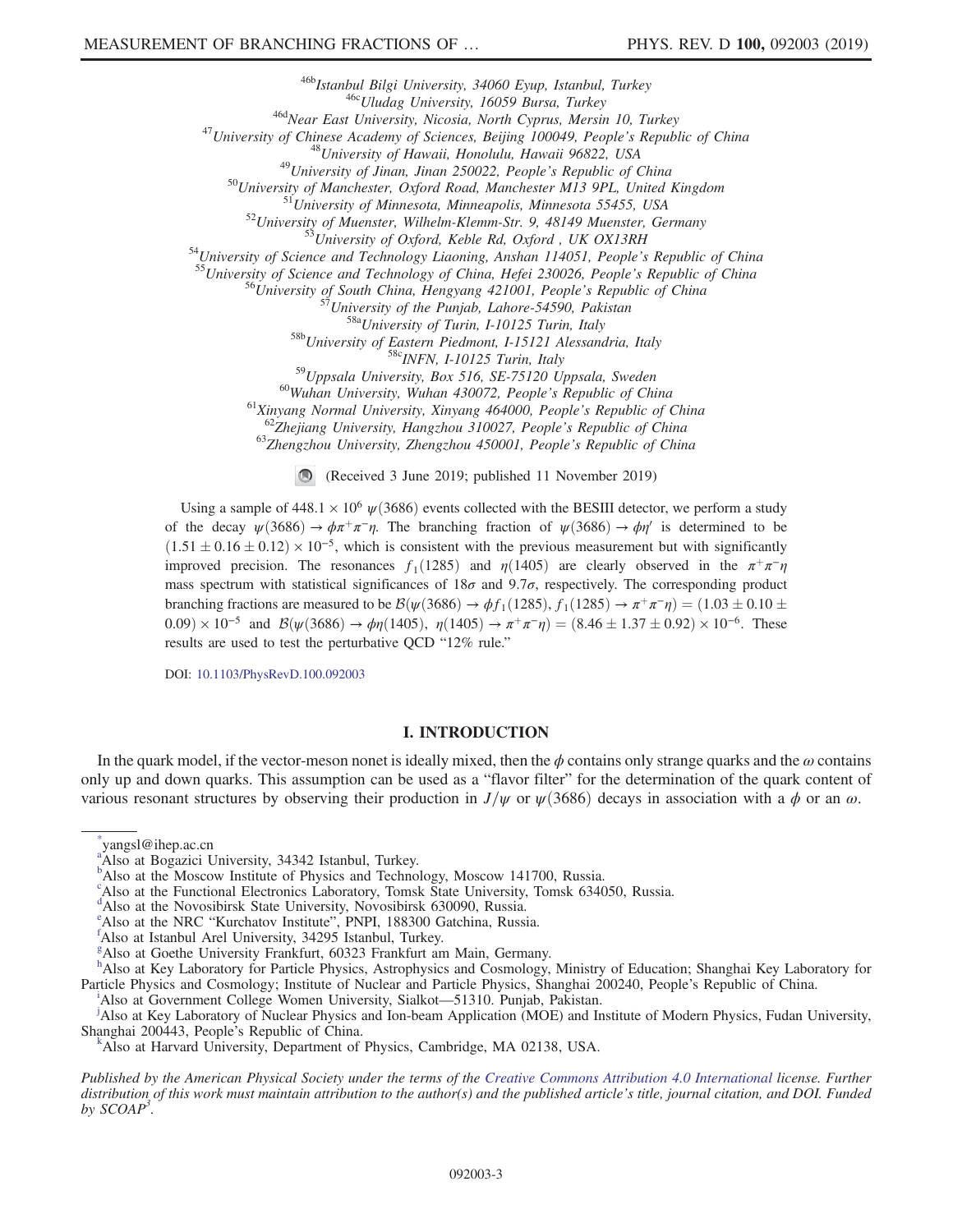The BES experiment reported the measurement of the branching fraction (BF) of  $\psi(3686) \rightarrow \phi \eta'$  with  $\eta' \rightarrow$  $\pi^+\pi^-\eta$  and  $\eta' \to \gamma\rho$ , which was determined to be  $(3.1 \pm \pi^+\eta)$  $1.4 \pm 0.7 \times 10^{-5}$  [\[1\]](#page-8-0). Meanwhile, the decay  $J/\psi \rightarrow$  $\phi \pi^+ \pi^- \eta$  has been used to investigate the f<sub>1</sub>(1285) and  $\eta(1405)$  mesons [\[2\]](#page-8-1). Production of the  $f_1(1285)$  state was clearly established, while the  $\eta(1405)$  mode had a statistical significance of only  $3.6\sigma$ . A comparison with measurements in the  $J/\psi \rightarrow \omega \eta \pi^+ \pi^-$  channel [\[3\]](#page-8-2) suggests that in  $J/\psi$  decays the  $\eta(1405)$  is preferentially produced in association with an  $\omega$  rather than a  $\phi$ . This implies that the quark content of the  $\eta(1405)$  is dominated by the lightest quarks:  $u$  and  $d$ . Due to limited statistics, the higher mass region of the  $\pi^+\pi^-\eta$  invariant mass spectrum has never been investigated in  $\psi(3686) \rightarrow \phi \pi^+ \pi^- \eta$  decays.

In addition, it is expected in perturbative QCD that both  $J/\psi$  and  $\psi$ (3686) decays to hadrons are via three gluons or a photon, which provides the relation [\[4,5\]](#page-8-3)

$$
Q_h = \frac{\mathcal{B}_{\psi(3686)\to h}}{\mathcal{B}_{J/\psi\to h}} = \frac{\mathcal{B}_{\psi(3686)\to e^+e^-}}{\mathcal{B}_{J/\psi\to e^+e^-}} \approx 12\%.
$$
 (1)

This relation is referred to as the "12% rule" and it is expected to hold to a reasonably good degree for both inclusive and exclusive decays. By studying the  $\psi(3686) \rightarrow$  $\phi \pi^+ \pi^- \eta$  decay, we can check the "12% rule" in  $\psi \to \phi \eta'$ ,  $\psi \rightarrow \phi f_1(1285)$ , and  $\psi \rightarrow \phi \eta(1405)$  decays.

A sample of  $448.1 \times 10^6 \text{ W}(3686)$  events collected with the BESIII detector [\[6\]](#page-8-4), about 30 times larger than that of the BES experiment, offers a unique opportunity to improve the precision of the BF of  $\psi(3686) \rightarrow \phi \eta'$  and to investigate the  $\pi^+\pi^-\eta$  invariant mass spectrum above the  $\eta'$  mass.

In this paper, an improved measurement of the branching fraction  $\mathcal{B}(\psi(3686) \to \phi \eta')$  is presented. We also report the observation of the  $f_1(1285)$  and  $\eta(1405)$  in the  $\pi^+\pi^-\eta$ mass spectrum and a measurement of the corresponding product branching fractions.

## II. DETECTOR AND MONTE CARLO SIMULATION

BEPCII is a double-ring electron-positron collider with a design peak luminosity of  $10^{33}$  cm<sup>-2</sup> s<sup>-1</sup> with a beam a design peak luminosity of  $10^{33}$  cm<sup>-2</sup> s<sup>-1</sup> with a beam<br>current of 0.93 A at  $\sqrt{s} = 3.773$  GeV. The cylindrical core of the BESIII detector consists of a helium-based main drift chamber (MDC), a plastic scintillator time-of-flight (TOF) system, a CsI(Tl) electromagnetic calorimeter (EMC), a superconducting solenoidal magnet providing a 1.0 T magnetic field, and a muon system made of resistive plate chambers in the iron flux return yoke of the magnet. The acceptances for charged particles and photons are 93% and 92% of  $4\pi$ , respectively. The charged particle momentum resolution is  $0.5\%$  at 1 GeV/c, and the barrel (end cap) photon energy resolution is 2.5% (5.0%) at 1 GeV.

The optimization of the event selection and the estimation of the physics background are performed using Monte Carlo (MC) simulated samples. The GEANT4-based [\[7\]](#page-8-5) simulation software BOOST [\[8\]](#page-8-6) includes the geometry and material description of the BESIII detector, the detector response and digitization models, as well as a record of the detector running conditions and performance. To study the potential backgrounds, an inclusive MC sample of  $506 \times 10^6 \psi(3686)$  decays is generated, where the production of the  $\psi$ (3686) resonances are simulated by the MC event generator KKMC [\[9,10\]](#page-8-7). The known decay modes are generated by EVTGEN [\[11,12\]](#page-8-8) with branching fractions set to the world average values [\[13\],](#page-8-9) and by LUNDCHARM [\[14\]](#page-8-10) for the remaining unknown decays. Each MCgenerated event is mixed with a randomly triggered event recorded during data taking in order to include effects of background contamination, such as beam-related background and cosmic rays, as well as electronic noise and hot wires. The analysis is performed in the framework of the BESIII offline software system which takes into account the detector calibration, event reconstruction and data storage.

Exclusive MC samples of 0.5 million events each are generated for the processes  $\psi(3686) \rightarrow \phi \eta'$ ,  $\phi f_1(1285)$ ,  $\phi \eta$ (1405), with  $\phi \to K^+K^-$  and  $\eta'$ ,  $f_1(1285)$ ,  $\eta(1405) \to$  $\pi^+\pi^-\eta$ , and  $\eta \to \gamma\gamma$ . They are used in the optimization of the selection criteria and the determination of the detection efficiencies. The decays of  $\psi(3686) \rightarrow \phi \eta'$ ,  $\phi \eta(1405)$  are generated using a helicity amplitude model [\[12\].](#page-8-11) In the simulation of  $\psi(3686) \rightarrow \phi f_1(1285)$ , the same model as for  $J/\psi \rightarrow \phi f_1(1285)$  [\[2\]](#page-8-1) is used.

## III. DATA ANALYSIS

#### A. Event selection

To select candidate events of the process  $\psi$ (3686)  $\rightarrow$  $\phi \pi^+ \pi^- \eta$  with  $\phi \to K^+ K^-$  and  $\eta \to \gamma \gamma$ , the following criteria are imposed on the data and MC samples. We select charged tracks in the MDC within the polar angle range  $|\cos \theta|$  < 0.93 and require that the points of closest approach to the beam line be within  $\pm 10$  cm of the interaction point in the beam direction and within 1.0 cm in the plane perpendicular to the beam. The TOF and the specific energy loss,  $dE/dx$ , of a particle measured in the MDC are combined to calculate particle identification (PID) probabilities for pion, kaon, and proton hypotheses. The particle type with the highest probability is assigned to each track. In this analysis, two kaon and two pion tracks with opposite charges are required.

Photon candidates are reconstructed from isolated clusters of energy deposits in the EMC. The energy deposited in nearby TOF counters is included to improve the photon reconstruction efficiency and energy resolution. At least two photon candidates are required, with a minimum energy of 25 MeV for barrel showers ( $|\cos \theta|$  < 0.80)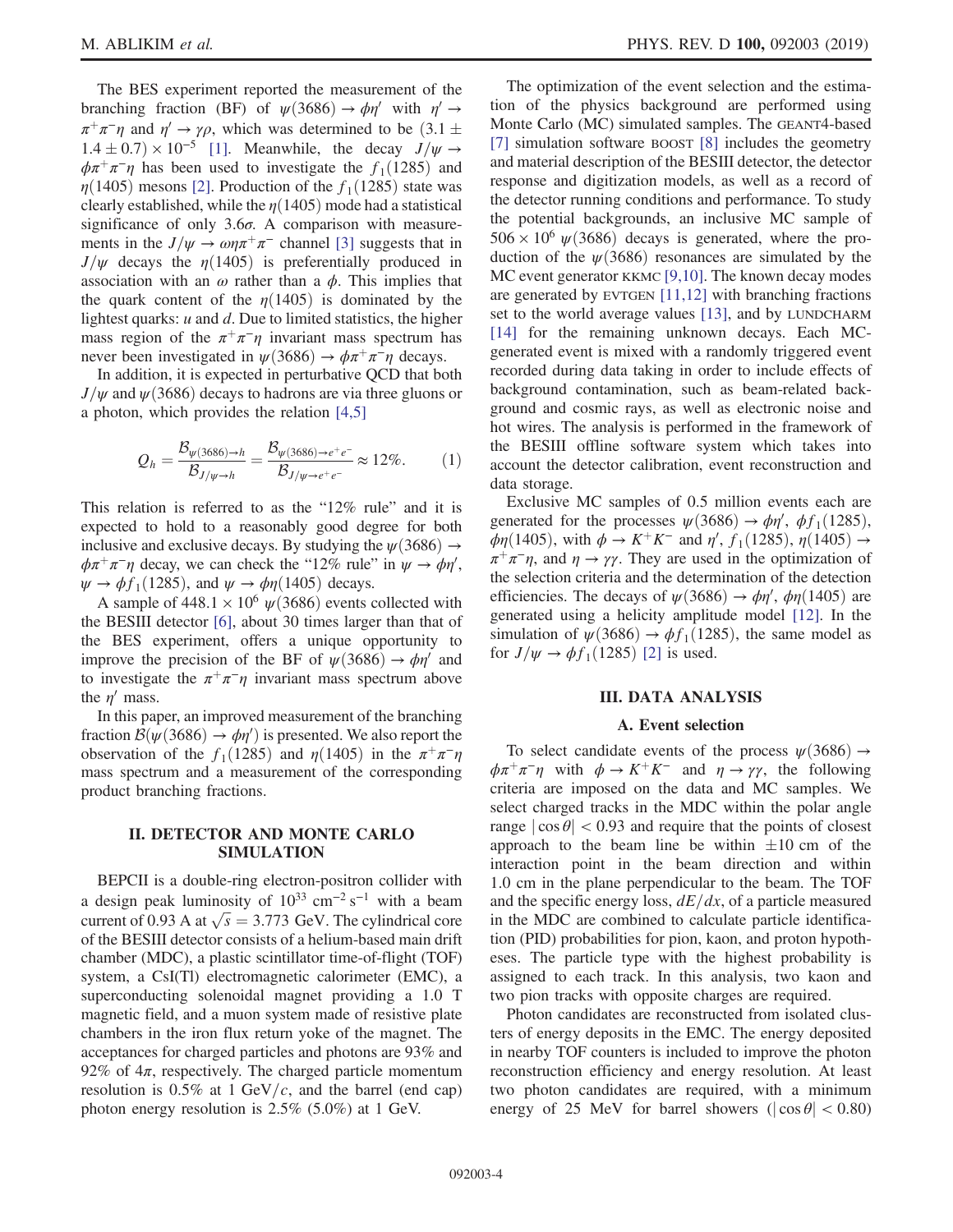<span id="page-4-0"></span>

FIG. 1. (a) Distribution of  $M_{\gamma\gamma}$  versus  $M_{K^+K^-}$ , where the red solid box shows the signal region and the blue dotted boxes are for the sideband regions of  $\eta$  and  $\phi$ . (b) Distribution of  $M_{\gamma\gamma}$  within the  $\phi$  signal region. (c) Distribution of  $M_{K^+K^-}$  within the  $\eta$  signal region. The dashed arrows show the signal regions and solid arrows show the sideband regions, as described in the text.

and 50 MeV for end-cap showers  $(0.86 < |\cos \theta| < 0.92)$ . To exclude showers due to charged particles, the angle between the nearest charged track and the shower in EMC must be greater than 10°. An EMC shower timing requirement,  $0 \le t \le 700$  ns, is applied to suppress electronic noise and energy depositions unrelated to the event.

A four-constraint (4C) kinematic fit using fourmomentum conservation is performed under the  $\psi(3686) \rightarrow K^+K^-\pi^+\pi^-\gamma\gamma$  hypothesis. In events with more than two photon candidates, all pairs are tried and the combination with the smallest  $\chi^2_{4C}$  value is retained. An event is rejected if  $\chi^2_{\text{4C}} > 80$ .

The resulting distribution of the invariant mass  $M_{\gamma\gamma}$ versus  $M_{K^+K^-}$  is illustrated in Fig. [1\(a\);](#page-4-0) the area indicated by the solid box corresponds to the  $\psi(3686) \to \phi \pi^+ \pi^- \eta$ signal region. The distributions of  $M_{\gamma\gamma}$  and  $M_{K^+K^-}$  are shown in Figs. [1\(b\)](#page-4-0) and [1\(c\),](#page-4-0) respectively, where the  $\eta$ and  $\phi$  peaks are clearly observed. The  $\phi$  and  $\eta$  signal regions are defined as  $|M_{K^+ K^-} - m_{\phi}| < 0.015$  and  $|M_{\gamma\gamma}-m_{\eta}|<0.040 \text{ GeV}/c^2$ , where  $m_{\phi}$  and  $m_{\eta}$  are the world average values of the  $\phi$  and  $\eta$  masses [\[13\].](#page-8-9)

The  $\pi^+\pi^-\eta$  invariant mass distribution in the  $\eta'$  region is shown in Fig. [2\(a\)](#page-4-1). The main background contribution to the  $\pi^+\pi^-\eta$  invariant mass region above 1.1 GeV/c<sup>2</sup> comes from the  $\psi(3686) \to \pi^+\pi^- J/\psi$ ,  $J/\psi \to K^+K^-\gamma\gamma$ , and  $\psi$ (3686) →  $\gamma \gamma J/\psi$ ,  $J/\psi \rightarrow K^+K^-\pi^+\pi^-$ . To suppress this background, we require that both  $M_{K^+K^-\gamma\gamma}$  and  $M_{K^+K^-\pi^+\pi^-}$ are not in the  $J/\psi$  mass region of [3.047, 3.147] GeV/ $c^2$ when  $M_{\pi^+\pi^-\eta} > 1.1 \text{ GeV}/c^2$ . The resulting  $\pi^+\pi^-\eta$  invariant mass distribution is shown in Fig. [2\(b\),](#page-4-1) where significant  $f_1(1285)$  and  $\eta(1405)$  peaks are observed.

#### B. Background study

To investigate the background events, we apply the same selection to the inclusive MC sample of  $506 \times$  $10^6 \psi(3686)$  events. The  $\pi^+\pi^-\eta$  invariant mass distribution of the selected events is displayed in Fig. [2.](#page-4-1) The BF of  $\psi(3686) \rightarrow \phi \eta'$  in the MC was adjusted to provide agreement in the number of events with the data. For the mass region of  $M_{\pi^+\pi^-\eta} > 1.1$  GeV/ $c^2$ , the contribution from the inclusive MC events is reasonably smooth, which indicates that the  $f_1(1285)$  and  $\eta(1405)$  peaks observed in data are not from the known decays of  $\psi$ (3686) decays listed by the Particle Data Group (PDG) [\[13\]](#page-8-9).

To further study the background events, we estimate them with the  $\eta$ - $\phi$  two-dimensional sideband. The  $\eta$  sideband is defined by 0.448 GeV/ $c^2 < M_{\gamma\gamma} < 0.488$  GeV/ $c^2$ or 0.608 GeV/ $c^2 < M_{\gamma\gamma} < 0.648$  GeV/ $c^2$ , and the  $\phi$ sideband is defined by 1.045 GeV/ $c^2 < M_{K^+K^-}$ 1.075 GeV/ $c^2$ , as indicated by the dashed boxes in Fig. [1\(a\)](#page-4-0). There are no peaks evident for  $\eta'$ ,  $f_1(1285)$ , and  $\eta(1405)$  from the sidebands.

For the background events from the continuum process  $e^+e^- \rightarrow \phi \pi^+ \pi^- \eta$ , we perform a study with the sample of  $e^+e^- \rightarrow \phi \pi^+ \pi^- \eta$ , we perform a study with the sample of  $(2.93 \pm 0.01)$  fb<sup>-1</sup> [\[15\]](#page-8-12) taken at  $\sqrt{s} = 3.773$  GeV. After the same event selection as described above, clear  $\eta'$ ,  $f_1(1285)$ , and  $\eta(1405)$  peaks are seen in the  $\pi^+\pi^-\eta$  mass spectrum recoiling against the  $\phi$ . An unbinned maximum

<span id="page-4-1"></span>

FIG. 2. Distribution of  $M_{\pi^+\pi^-\eta}$  in [0.85, 1.10] GeV/c<sup>2</sup> and [1.1, 2.8] GeV/c<sup>2</sup> regions. The dots with error bars show data. The histogram shows the inclusive MC, scaled to the total number of events in data.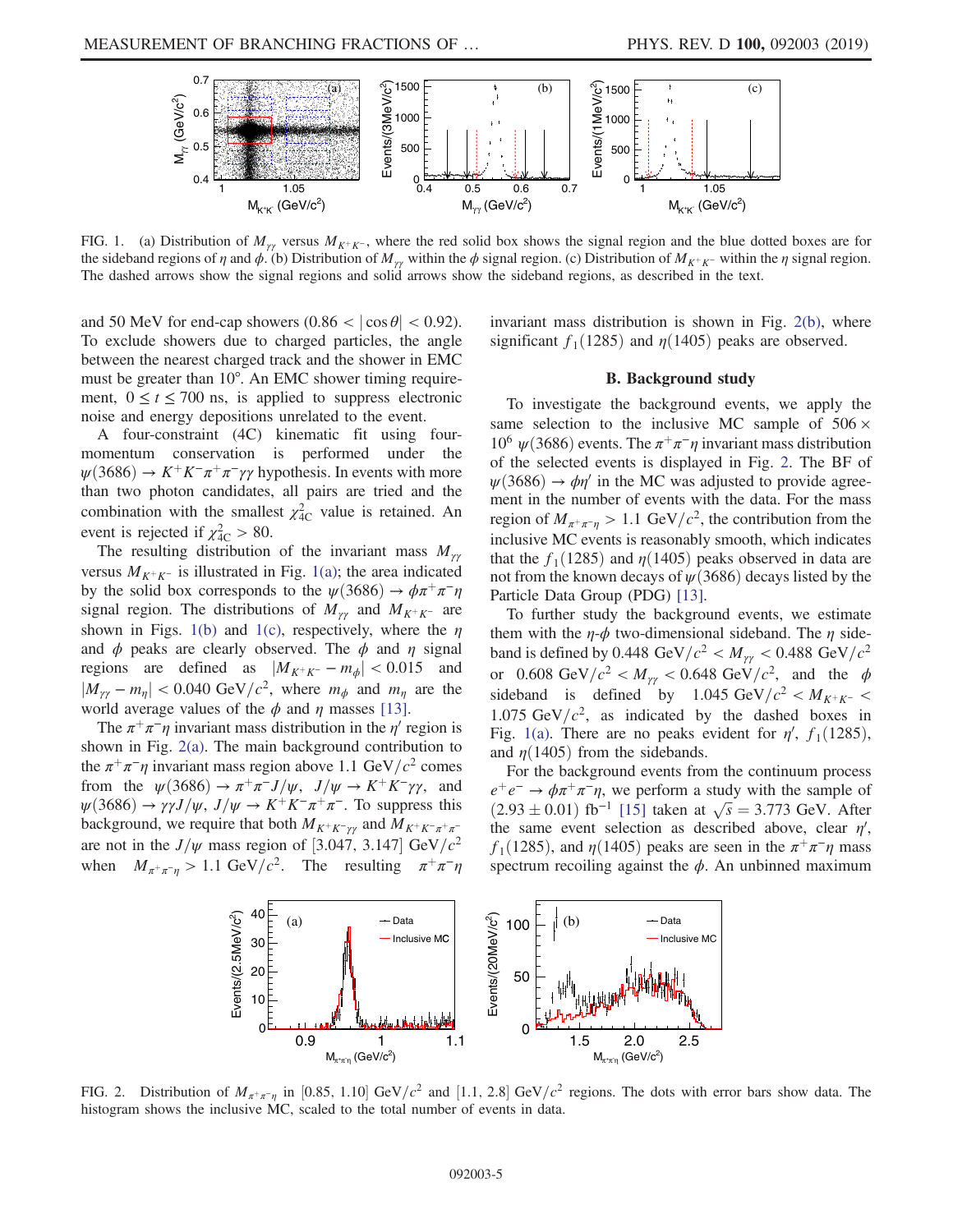likelihood fit, analogous to the one in Sec. [III C](#page-5-0), yields  $221 \pm 15$ ,  $26.8 \pm 7.1$ , and  $87 \pm 16$  events for  $\eta'$ ,  $f_1(1285)$ , and  $\eta(1405)$ , respectively. We assume that the observed signals come directly from  $e^+e^-$  annihilations and not  $\psi(3770)$  decays. A scale factor f is defined as the ratio of the observed number N in  $\psi$ (3686) data to that in the  $\psi$ (3770) data,

$$
f\equiv\frac{N_{\psi(3686)}}{N_{\psi(3770)}}=\frac{\mathcal{L}_{\psi(3686)}}{\mathcal{L}_{\psi(3770)}}\cdot\frac{\sigma_{\psi(3686)}}{\sigma_{\psi(3770)}}\cdot\frac{\varepsilon_{\psi(3686)}}{\varepsilon_{\psi(3770)}},
$$

where  $N$ ,  $\mathcal{L}$ ,  $\sigma$ , and  $\varepsilon$  refer to the observed number events, integrated luminosity of data samples, cross section, and detection efficiency at the two c.m. energies. The details on the cross section can be found in Ref. [\[16\].](#page-8-13) The detection efficiency ratios  $\frac{\varepsilon_{\psi(3686)}}{\varepsilon_{\psi(3770)}}$  can be determined by Monte Carlo simulations. The scale factors are calculated to be 0.232, 0.242, and 0.236 and the normalized numbers of continuum events for  $e^+e^- \rightarrow \phi \eta'$ ,  $e^+e^- \rightarrow \phi f_1(1285)$ , and  $e^+e^- \rightarrow$  $\phi$ η(1405) at 3.686 GeV are determined to be 51.3 ± 3.5,  $6.5 \pm 1.7$ , and  $20.5 \pm 3.8$ , respectively. Due to identical event topology, these background events are indistinguishable from signal events and are subtracted directly from our nominal yields.

# <span id="page-5-0"></span>C. Measurement of BFs of  $\psi(3686) \rightarrow \phi \eta'$ ,  $φf_1(1285)$ , and  $φη(1405)$

Since the  $\eta'$  signal is well isolated from the  $f_1(1285)$  and  $\eta(1405)$  peaks, we perform an extended unbinned maximum likelihood fit to the  $\pi^+\pi^-\eta$  invariant mass in the range of [0.85, 1.10] GeV/ $c^2$  to obtain the signal yields of  $\eta'$ . In the fit, the total probability density function consists of a signal and a background contribution. The signal component is modeled from the MC-simulated signal shape using a nonparametric method [\[17\],](#page-8-14) convolved with a Gaussian function to account for different mass resolutions in data and MC simulation. The background contribution is described by the two-dimensional  $\eta$ - $\phi$  sideband and the background from  $\psi(3686) \rightarrow \pi^+\pi^- J/\psi$ . The fit, shown in Fig. [3\(a\),](#page-5-1) yields  $201 \pm 15$   $\phi \eta'$  events.

Another fit to the  $\pi^+\pi^-\eta$  invariant mass in the range of [1.1, 2.2] GeV/ $c^2$  is performed to obtain the signal yields of  $f_1(1285)$  and  $\eta(1405)$  with an assumption of no interference between them. In this case, the total probability density function can be described with

$$
\varepsilon(M_{\pi\pi\eta}) \times [BW(M_1, \Gamma_1) \otimes G(\sigma_1) + BW(M_2, \Gamma_2) \otimes G(\sigma_2)] + BKG,
$$
 (2)

where  $BW(M, \Gamma) = \frac{\Gamma^2/4}{(M_{\pi\pi\eta} - M)^2 + \Gamma^2/4}$  is the Breit-Wigner function representing the  $f_1(1285)$  and  $\eta(1405)$  signal shape, and  $M_1$  [ $M_2$ ] and  $\Gamma_1$  [ $\Gamma_2$ ] are the mass and width for  $f_1(1285)$  [ $\eta(1405)$ ], which are free parameters in the fit.

<span id="page-5-1"></span>

FIG. 3. Results of the fits to  $M_{\pi^+\pi^-\eta}$  in the ranges of [0.85, 1.10] GeV/c<sup>2</sup> (a) and [1.1, 2.2] GeV/c<sup>2</sup> (b), where the dots with error bars are data, and the curves are the results of the fit described in the text.

The Gaussian function G represents the mass resolution, and the corresponding parameters  $\sigma_1$  and  $\sigma_2$  are taken from the MC simulations. The detection efficiency  $\varepsilon(M_{\pi\pi\eta})$  as a function of the  $\pi^+\pi^-\eta$  invariant mass is obtained from the MC simulation. BKG refers to the following background components: 1) a smoothed shape from the two-dimensional  $\eta$ - $\phi$  sidebands with fixed normalization, and 2) a linear polynomial describing the remaining background events.

The fit, shown in Fig. [3\(b\)](#page-5-1), yields  $234 \pm 22$   $\phi f_1(1285)$ events and  $195 \pm 28$   $\phi \eta$ (1405) events. The corresponding statistical significances for  $f_1(1285)$  and  $\eta(1405)$  are  $18\sigma$ and  $9.7\sigma$ , respectively. They are determined from differences of the likelihood values and the degrees of freedom between the fits with and without the resonance. The mass and width of the  $f_1(1285)$  [ $\eta(1405)$ ] determined in the fit are  $1289.3 \pm 2.8$  [1404.0  $\pm$  11.0] MeV/c<sup>2</sup> and  $17.1 \pm 3.4$  [79.0  $\pm$  16.0] MeV, respectively. They are in reasonable agreement with the world average values [\[13\]](#page-8-9), but with larger uncertainties due to our limited statistics.

The signal yields, detection efficiencies obtained from the MC simulations, the background contribution from the continuum process, and the BFs of  $\psi(3686) \rightarrow \phi \eta'$ ,  $\psi$ (3686)  $\rightarrow$   $\phi f_1$ (1285), and  $\psi$ (3686)  $\rightarrow$   $\phi \eta$ (1405) are listed in Table [I.](#page-6-0)

To test the "12% rule," the ratios  $Q_h = \frac{B(\psi(3686) \to h)}{B(J/\psi \to h)}$  are determined to be  $(3.28 \pm 0.56)\%$ ,  $(11.32 \pm 2.66)\%$ , and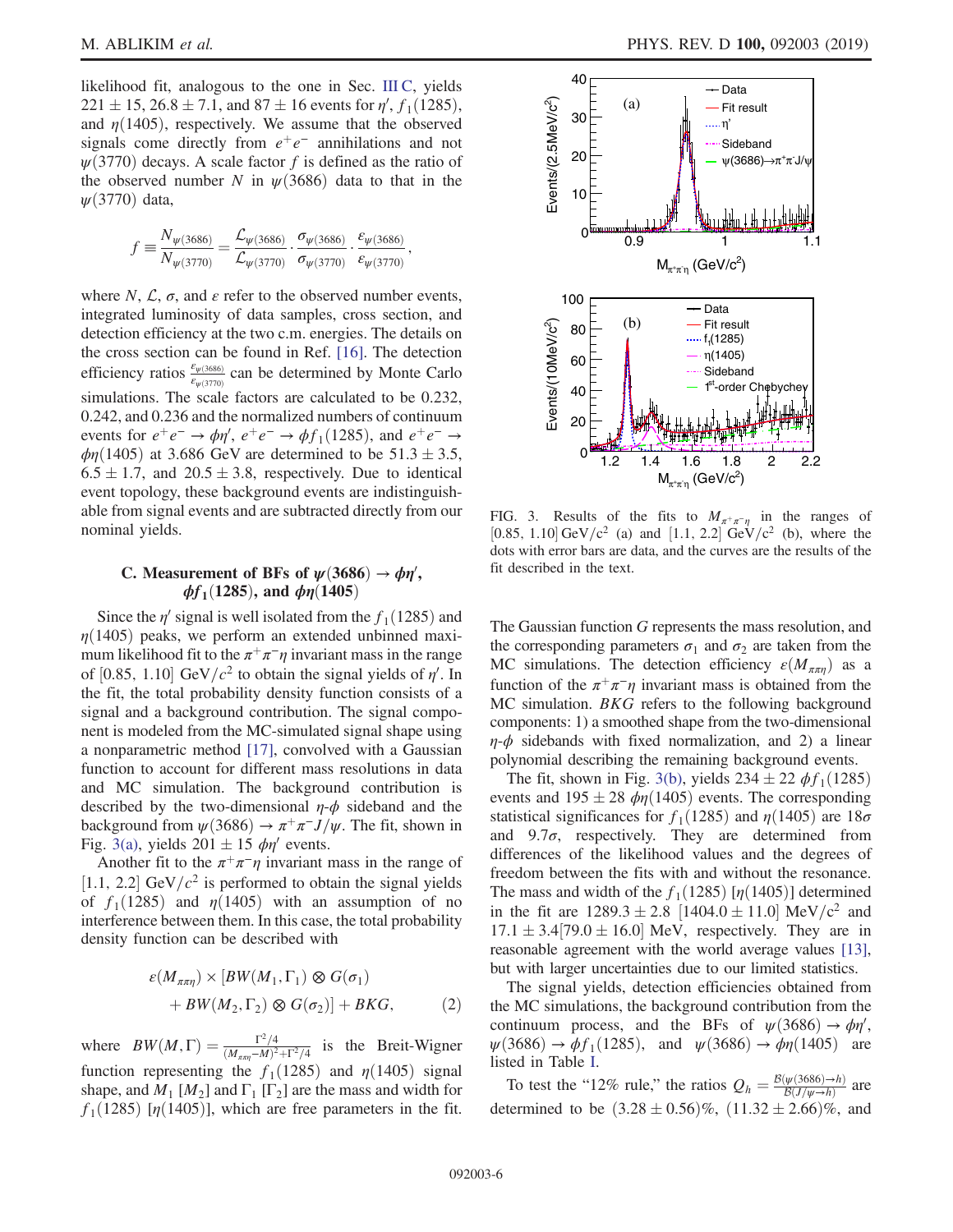| Decay mode                                                              | $N_{\text{obs}}$ | $N_{\text{continuum}}$      |             | Significance Efficiency(%) | Branching fraction                                             | $Q_h$ |
|-------------------------------------------------------------------------|------------------|-----------------------------|-------------|----------------------------|----------------------------------------------------------------|-------|
| $\psi(3686) \rightarrow \phi \eta'$                                     |                  | $201 \pm 15$ $51.3 \pm 3.5$ | $\cdots$    | 26.8%                      | $(1.51 \pm 0.16 \pm 0.12) \times 10^{-5}$ $(3.28 \pm 0.56)\%$  |       |
| $\psi(3686) \to \phi f_1(1285)$ ,<br>$f_1(1285) \to \pi^+\pi^-\eta$     |                  | $234 \pm 22$ 6.5 $\pm$ 1.7  | $18\sigma$  | 25.6%                      | $(1.03 \pm 0.10 \pm 0.09) \times 10^{-5}$ $(11.32 \pm 2.66)\%$ |       |
| $\psi(3686) \to \phi \eta(1405)$ ,<br>$\eta(1405) \to \pi^+ \pi^- \eta$ |                  | $195 \pm 28$ $20.5 \pm 3.8$ | $9.7\sigma$ | 23.9%                      | $(8.46 \pm 1.37 \pm 0.92) \times 10^{-6}$ $(4.23 \pm 2.27)\%$  |       |

<span id="page-6-0"></span>TABLE I. Summary of signal yields, estimated background events from the continuum, statistical significances, detection efficiencies, corresponding branching fraction, and the values of  $Q_h = \frac{B(\psi(3686) \to h)}{B(J/\psi \to h)}$ .

 $(4.23 \pm 2.27)\%$  for each channel, which are summarized in Table [I.](#page-6-0) In the calculation of the ratio, the  $J/\psi$  branching fractions are taken from the PDG [\[13\]](#page-8-9).

# IV. SYSTEMATIC UNCERTAINTIES

The sources of systematic uncertainties include the efficiency difference between data and MC simulation for charged track reconstruction, photon detection, PID requirements, and kinematic fit as well as input branching fractions, the number of  $\psi(3686)$  events, and yield fitting procedures. The corresponding contributions to the measurement of the branching fractions are discussed in detail below.

- (a) MDC tracking efficiency: The charged tracking efficiency has been investigated with the clean control channels  $J/\psi \rightarrow \pi^+\pi^- p\bar{p}$  and  $J/\psi \rightarrow \rho\pi$  [\[18\]](#page-8-15). It is found that the MC simulation agrees with data within 1% for each charged track. Therefore, 4% is taken as the systematic uncertainty from the four charged tracks in the final state.
- (b) Photon detection efficiency: The photon detection efficiency has been studied using a control sample of  $J/\psi \rightarrow \rho \pi$  [\[18\].](#page-8-15) The results indicate that the difference between the detection efficiencies of data and MC is around 1% per photon. Thus, 2% is taken as the total systematic uncertainty for the detection of the two photons in this analysis.
- (c) PID efficiency: To evaluate the PID efficiency uncertainty, we have studied the kaon and pion PID efficiencies using the clean control samples of  $J/\psi \rightarrow$  $K^{*\pm} K^{\mp}$  and  $J/\psi \rightarrow \rho \pi$  [\[18\],](#page-8-15) respectively. We find that the difference in the PID efficiency between data and MC is 1% for each kaon or pion. Hence, 4% is taken as the total systematic uncertainty from the PID efficiency.
- (d) Kinematic fit: The uncertainty associated with the 4C kinematic fit comes from the inconsistency between data and MC simulation of the fit; this difference is reduced by correcting the track helix parameters of the MC simulation. Following the method described in Ref. [\[19\]](#page-8-16), we obtain the systematic uncertainties for the 4C kinematic fit as 0.3%, 0.2%, and 0.2% for the branching fractions of  $\psi(3686) \to \phi \eta'$ ,

 $\psi(3686) \to \phi f_1(1285)$ , and  $\psi(3686) \to \phi \eta(1405)$ , respectively.

- (e) Intermediate decay branching fractions: The branching fractions of  $\phi \to K^+K^-$ ,  $\eta \to \gamma\gamma$ , and  $\eta' \to \pi^+\pi^-\eta$ are taken from the PDG [\[13\]](#page-8-9). The uncertainties of these branching fractions—1.0%, 0.5%, and 1.6%, respectively—are taken as the systematic uncertainties.
- (f) Number of  $\psi$ (3686) events: The number of  $\psi$ (3686) events is determined from an analysis of inclusive hadronic  $\psi$ (3686) decays. The uncertainty of the number of  $\psi$ (3686) events, 0.6% [\[20\]](#page-8-17), is taken as the systematic uncertainty in the calculation of the BFs.
- (g)  $\phi$  mass window: In Ref. [\[21\]](#page-8-18), a control sample of  $J/\psi \to \phi \eta', \ \phi \to K^+K^-$ ,  $\eta' \to \gamma \pi^+ \pi^-$  was used to study the uncertainty due to the  $\phi$  mass window requirement. We adopt the resulting uncertainty of 1.2% from that study.
- (h)  $\eta$  mass window: To estimate the uncertainty from the  $\eta$ mass requirement, we select a clean sample of  $J/\psi \rightarrow$  $\phi$ η without this requirement. Events with two oppositely charged tracks and two good photons are selected. The charged tracks must be identified as kaons. A 4C kinematic fit is performed with the  $J/\psi \rightarrow K^+K^-\gamma\gamma$ hypothesis and the  $\chi^2_{\text{4C}}$  is required to be less than 40. The  $K^+K^-$  invariant mass is required to be in the  $\phi$ mass region,  $|M_{K^+K^-} - m_{\phi}| < 0.015 \text{ GeV}/c^2$ . We perform a fit to the mass spectrum of  $\gamma\gamma$ , where a Crystal Ball function [\[22\]](#page-8-19) is used to describe the  $\eta$  signal and a first-order Chebyshev polynomial describes the background. Requiring  $|\tilde{M}_{\gamma\gamma} - m_{\eta}| < 0.04 \text{ GeV}/c^2$ , we regard the difference of the  $\eta$  selection efficiencies between data and MC samples, 0.3%, as the systematic uncertainty.
- (i)  $J/\psi$  veto: To remove the background events from  $\psi(3686) \rightarrow \pi^+\pi^- J/\psi$ , we have applied a requirement of  $|M_{K^+K^-\gamma\gamma} - M_{J/\psi}| > 0.05 \text{ GeV}/c^2$ . In order to estimate the systematic uncertainty, this requirement is varied by  $\pm 0.01$  GeV/ $c^2$  for both  $\psi$ (3686) and continuum data. The maximum changes to the nominal results, 2.7% and 3.2%, respectively, for  $f_1(1285)$ and  $\eta(1405)$  are taken as the systematic uncertainties.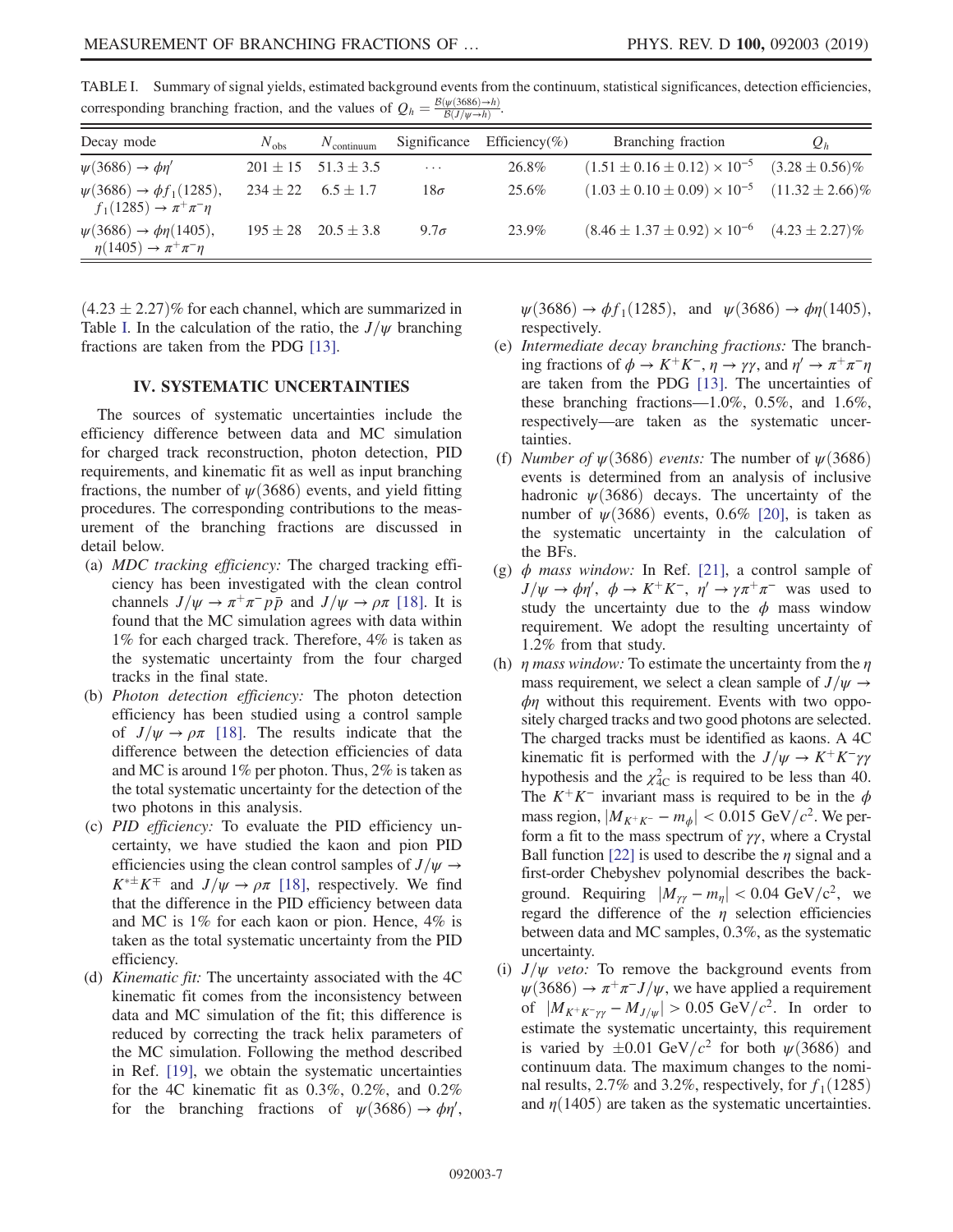- (j) Fit range: We perform alternative fits for  $\psi(3686)$  and continuum data by varying the fit ranges, and assign the maximum change of the results, 2.7%, 1.3%, and 6.9%, as the systematic uncertainties.
- (k) Signal shape: To obtain the number of  $\phi\eta'$  events in the fit to  $M_{\pi^+\pi^-\eta}$ , the MC shape of the  $\eta'$  convolved with a Gaussian function is used to describe the signal shape. In order to estimate the systematic uncertainty due to this shape, alternative fits are performed to determine the yields of signal and peaking background events, replacing the MC shape with a Breit-Wigner function. The change of the result, 2.7%, is taken as the systematic uncertainty. The uncertainties from the signal shape of the  $f_1(1285)$  and  $\eta(1405)$  are estimated by varying the mass resolutions by  $\pm 10\%$ , in both  $\psi$ (3686) and continuum data, to account for the difference between data and MC simulation. We take the changes of the signal yields of  $\phi f_1(1285)$  and  $\phi$ η(1405) events, 1.8% and 1.7%, as the systematic uncertainties.
- (l) Background shape from Chebyshev polynomial: To estimate the uncertainty of background shape in the fit to  $M_{\pi^+\pi^-\eta}$ , we performed alternative fits by replacing the first-order Chebyshev polynomial with a secondorder Chebyshev polynomial for both  $\psi$ (3686) and continuum data. The changes of 0.0% and 4.2% are taken as systematic uncertainties.
- (m) Sideband: The uncertainty on the  $\phi\eta'$  yield caused by the sideband regions is estimated by changing those regions to  $0.447 < M_{\gamma\gamma} < 0.487$ ,  $0.609 < M_{\gamma\gamma} < 0.649$ , and  $1.046 < M_{K^+K^-} < 1.076 \text{ GeV}/c^2$ . The change of the yields, 1.7%, is regarded as the systematic uncertainty for that mode. For the determination of the  $f_1(1285)$  and  $\eta(1405)$  signal yields, the background events estimated from the two-dimensional  $\eta$ - $\phi$  sidebands have only a smooth contribution under the  $f_1(1285)$  and  $\eta(1405)$  peaks. To estimate the uncertainty associated with the sidebands, we performed an alternative fit by removing the constraint on the number of the background events estimated from the two-dimensional  $\eta$ - $\phi$  sidebands. The changes to the nominal results, 1.7% and 1.2% for  $f_1(1285)$  and  $\eta(1405)$ , respectively, are considered as systematic uncertainties.
- (n) Parameters of  $\phi f_1(1285)$  generation: Due to the limited statistics, and because  $\psi(3686) \rightarrow \phi f_1(1285)$ is expected to be similar to the process of  $J/\psi \rightarrow$  $\phi f_1(1285)$ , we use the same model for  $J/\psi \rightarrow$  $\phi f_1(1285)$  [\[2\]](#page-8-1) to generate the signal MC sample of  $\psi$ (3686)  $\rightarrow$   $\phi$ f<sub>1</sub>(1285) to determine the detection efficiency, and the angular distribution of this decay can be expressed as  $\frac{dN}{d\cos\theta} = 1 + \alpha \cos^2 \theta$ . The parameter  $\alpha$  used in the MC sample generation is taken from the angular distribution of  $\phi$  in the rest frame of  $J/\psi$ found in real data. Following the method described in

<span id="page-7-0"></span>TABLE II. Summary of sources of systematic uncertainties and their corresponding contributions in %.

| Sources                                   | $\eta'$ | $f_1(1285)$ | $\eta(1405)$ |
|-------------------------------------------|---------|-------------|--------------|
| Charged tracks                            | 4.0     | 4.0         | 4.0          |
| Photon detection                          | 2.0     | 2.0         | 2.0          |
| <b>PID</b>                                | 4.0     | 4.0         | 4.0          |
| Kinematic fit.                            | 0.3     | 0.2         | 0.2          |
| $\mathcal{B}(\phi \to K^+K^-)$            | 1.0     | 1.0         | 1.0          |
| $\mathcal{B}(\eta \to \gamma \gamma)$     | 0.5     | 0.5         | 0.5          |
| $\mathcal{B}(X \to \pi^+ \pi^- \eta)$     | 1.6     | $\cdots$    | .            |
| Number of $\psi(3686)$ events             | 0.6     | 0.6         | 0.6          |
| $\phi$ mass window                        | 1.2     | 1.2         | 1.2          |
| $\eta$ mass window                        | 0.3     | 0.3         | 0.3          |
| $J/\psi$ veto                             | .       | 2.7         | 3.2          |
| Fit range                                 | 2.7     | 1.3         | 6.9          |
| Signal shape                              | 2.7     | 1.8         | 1.7          |
| Background polynomial                     | .       | 0.0         | 4.2.         |
| Sideband                                  | 1.7     | 1.7         | 1.2.         |
| Parameters of $\phi f_1(1285)$ generation | .       | 4.7         | .            |
| Total                                     | 7.7     | 8.7         | 10.9         |

Ref. [\[2\]](#page-8-1), the impact of the uncertainty of these parameters on the efficiency, 4.7%, is taken as a source of systematic uncertainty on the branching fraction.

A summary of the systematic errors is shown in Table [II](#page-7-0). By assuming that all of them are independent, the total systematic uncertainty is obtained by adding the individual contributions in quadrature.

#### V. SUMMARY

Based on a sample of  $448.1 \times 10^6 \psi(3686)$  events collected with the BESIII detector, we presented a study of  $\psi(3686) \rightarrow \phi \pi^+ \pi^- \eta$ . The branching fraction of  $\psi(3686) \rightarrow \phi \eta'$  was determined to be  $(1.51 \pm 0.16 \pm 0.16)$  $0.12 \times 10^{-5}$ , which is consistent with the previous measurement [\[1\],](#page-8-0) and the precision is significantly improved.

In addition, the  $f_1(1285)$  and  $\eta(1405)$  are also clearly observed in the  $\pi^+\pi^-\eta$  mass spectrum with statistical significances of  $18\sigma$  and  $9.7\sigma$ . Using a fit assuming no interference between them, the resulting masses and widths of these resonances are in reasonable agreement with the world average values. The product branching fractions were measured for the first time to be  $\mathcal{B}(\psi(3686) \rightarrow$  $\phi f_1(1285), f_1(1285) \rightarrow \pi^+ \pi^- \eta) = (1.03 \pm 0.10 \pm 0.09) \times$ 10<sup>-5</sup> and  $\mathcal{B}(\psi(3686) \to \phi \eta(1405), \eta(1405) \to \pi^+ \pi^- \eta)$  =  $(8.46 \pm 1.37 \pm 0.92) \times 10^{-6}$ . It is interesting that the  $\eta(1405)$  is not significant in the  $\pi^+\pi^-\eta$  mass spectrum recoiling against a  $\phi$  in  $J/\psi$  decays [\[2\]](#page-8-1) but has a larger significance in  $\psi$ (3686) decays. However, the low production rate of  $\eta(1405)$  in  $\psi(3686) \rightarrow \phi \pi^+ \pi^- \eta$  still favors the conclusion, as reported in Ref. [\[2\]](#page-8-1), that  $u$  and  $d$  quarks account for more of the quark content in the  $\eta(1405)$  than the s quark.